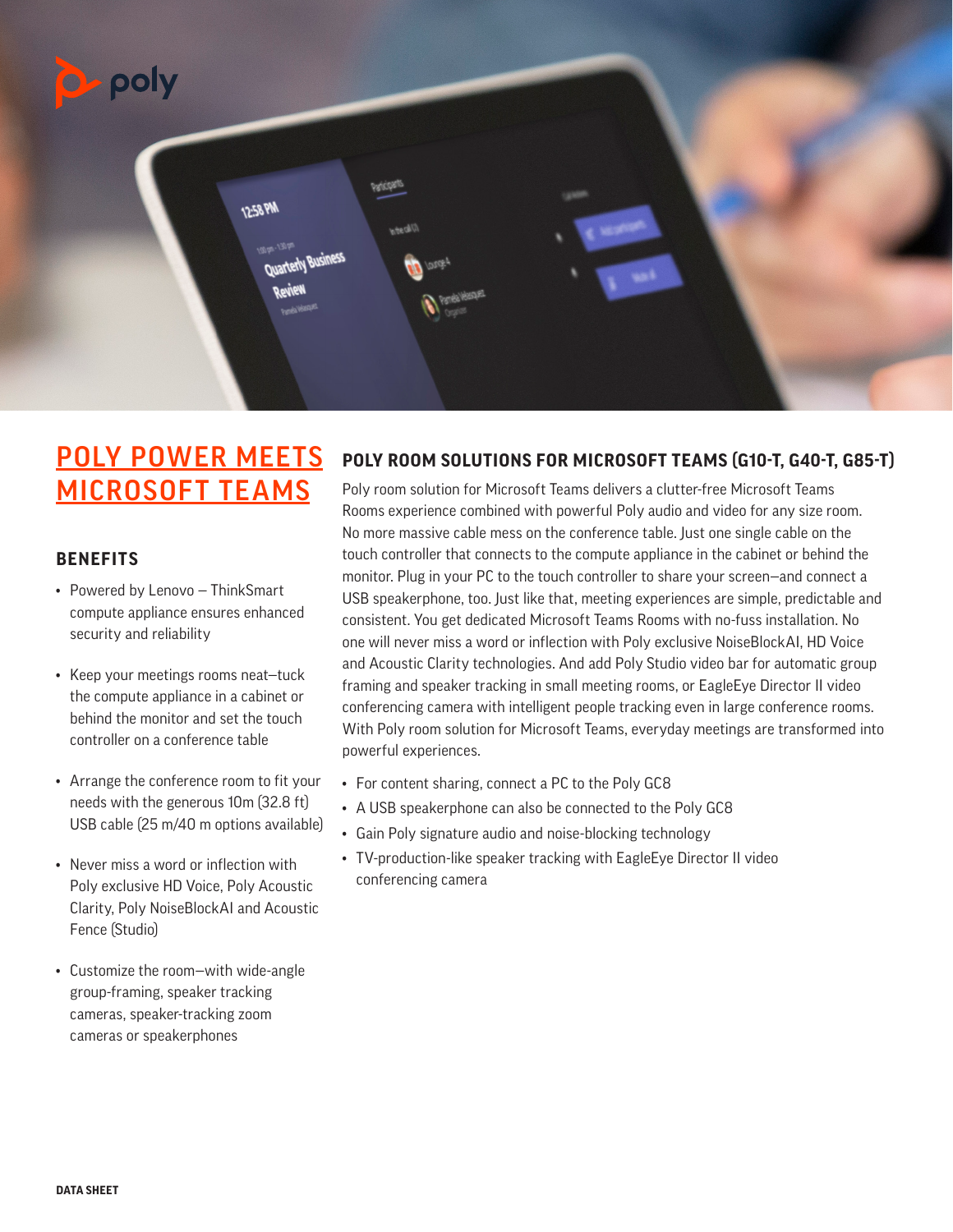# G10· G40-T G85-T







**POLY G10-T POLY G40-T POLY G85-T**

| Ideal room size | Base kit-connects to existing USB<br>audio and video peripheral                                                     | For small and medium-sized<br>conference rooms                                                                                 | For medium to large-sized<br>conference rooms.<br>Add a certified Trio phone or Poly-<br>tested DSP compatible device with<br>the EagleEye Director II camera           |
|-----------------|---------------------------------------------------------------------------------------------------------------------|--------------------------------------------------------------------------------------------------------------------------------|-------------------------------------------------------------------------------------------------------------------------------------------------------------------------|
| What's included | $\cdot$ Poly GC8<br>Lenovo ThinkSmart Edition Tiny<br>WALL/VESA MOUNT<br>• 10 m high-speed fiber optic USB<br>cable | • Poly GC8<br>Lenovo ThinkSmart Edition Tiny<br>WALL/VESA MOUNT<br>• 10 m high-speed fiber optic<br>USB cable<br>• Poly Studio | $\cdot$ Poly GC8<br>• Lenovo ThinkSmart Edition Tiny<br>WALL/VESA MOUNT<br>$\bullet$<br>10 m high-speed fiber optic<br>$\bullet$<br>USB cable<br>• EagleEye Director II |

# **SPECIFICATIONS**

#### POLY GC8

#### **DIMENSIONS**

• 204.5 x 132.2 x 103.6 mm (8.05 x 5.2 x 4.08 in)

# **WEIGHT**

• 767 g/1.69 lb

# **PORTS AND INTERFACES**

- USB 3.1 Type C x 1
- HDMI Mini (content ingest) x 1
- USB 3.1 Type A x 1
- 3.5 mm headset jack, 4-pole CTIA x 1
- PIR motion sensor
- Power Jack

#### **TOUCH SCREEN**

- 8-inch screen
- Aspect ratio: 16 x 10
- Resolution: 1280 x 800
- Viewing angle: 170 degrees (typical)
- Positioning angle: 60 degrees
- LCD type: TFT Transmissive
- Backlight type: LED

# **ELECTRICAL**

• DC 12V @ 3A

#### **LOCKING MECHANISM**

• Kensington lock

# LENOVO THINKSMART EDITION TINY

#### **PROCESSOR**

• Intel® Core i5-9600T CPU @ 2.30 GHz/3.9 GHz (base/max)

#### **OPERATING SYSTEM**

• Microsoft Windows 10 Enterprise IoT

#### **INSTALLED MEMORY**

• 8.00 GB/ (32 GB max)

#### **HARD DRIVE**

• 120 GB Solid State Drive

# **WI-FI/BLUETOOTH**

• 802.11 ac + Bluetooth® 5.0, Intel vPro technology support

#### **INTERFACE (FRONT)**

- USB 3.1 Gen 2
- USB 3.1 Gen 1 Type-C
- Microphone jack
- Headphone/microphone combo jack

#### **INTERFACE (BACK)**

- USB 3.1 Gen 2 (x2)
- USB 3.1 Gen 1 (x2)
- Display port/HDMI
- HDMI
- Gigabit Ethernet (RJ45)

#### **PHYSICAL DIMENSION**

 $\cdot$  179 x 37 x 183 mm (7.0 x 1.5 x 7.2 in)

# **WEIGHT**

• 1.32 kg (2.91 lb)

# VESA / WALL MOUNT

#### **PHYSICAL DIMENSION**

• 330 x 370 x 56 mm (13 x 14.6 x 2.2 in)

#### **VESA MOUNTING OPTION**

• 75 x 75 mm or 100 x 100 mm